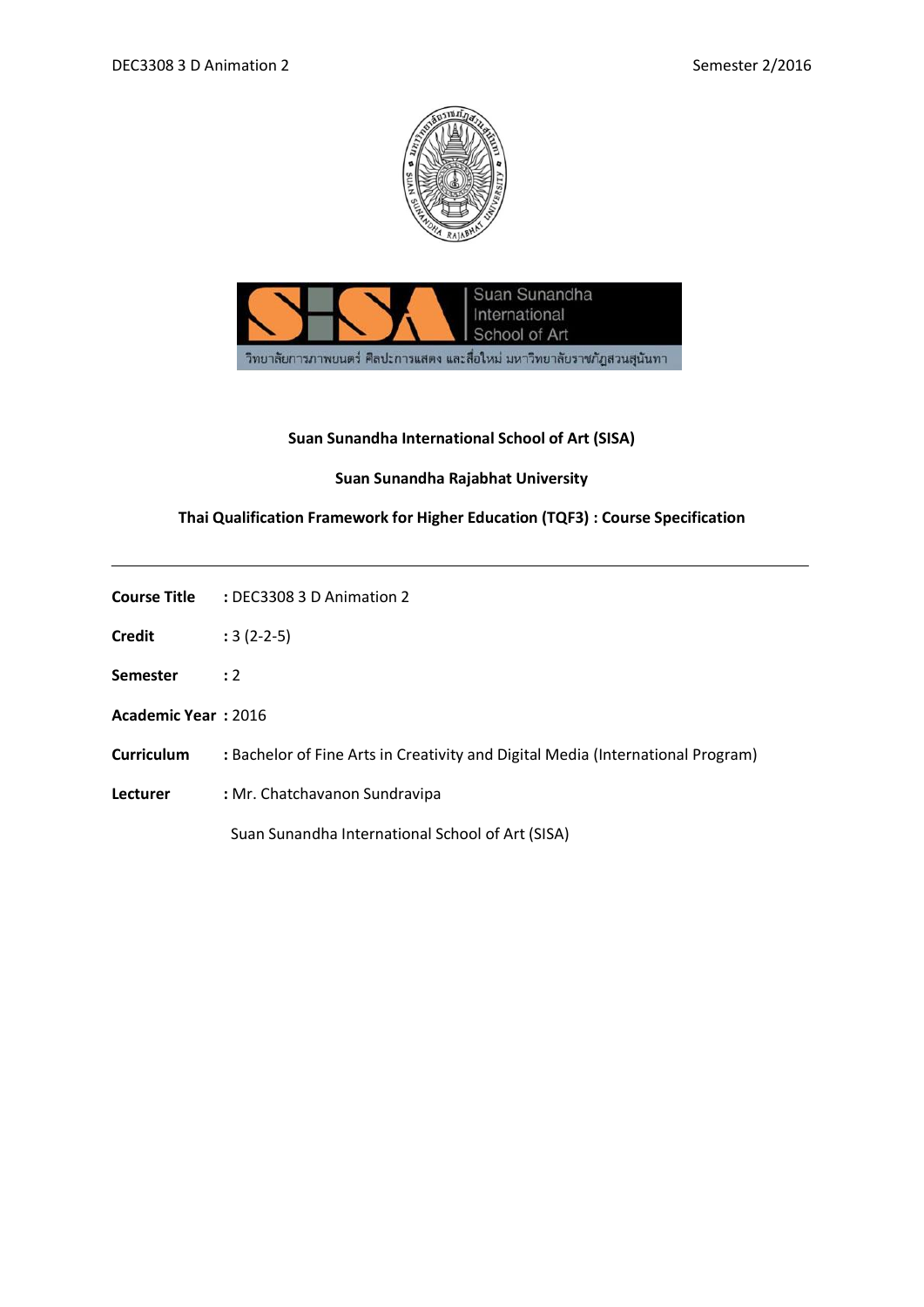## **Section 1. General Information**

- 1. Code and Course Title : DEC3308 3 D Animation 2
- 2. Credit : 3 (2-2-5)
- 3. Curriculum and Course Category: This course offering, a part of the Bachelor of Fine Arts, Creativity and Digital Media Program, Suan Sunandha International School of Art, Suan Sunandha Rajabhat University is categorized as Creativity and Digital Media Free Elective Course.
- 4. Lecturer : Mr. Chatchavanon Sundravipa
	- E-mail: Chatchavanon.su@ssru.ac.th
- 5. Semester / Year Level of Students: Semester 2 / 3<sup>rd</sup> Year Students
- 6. Pre-Requisite (if any) : None
- 7. Co-Requisite (if any) : None
- 8. Learning Location : Suan Sunandha International School of Art (SISA),
	- Room: 81/81313, Suan Sunandha Rajabhat University
- 9. Late Date for Preparing and Revising this Course: -

## **Section 2. Aims and Objectives**

- 1. Objectives of Course
	- 1.1 To understand the Foundry's 3D Animation Software at an intermediate level.
	- 1.2 To create high detail 3d model.
	- 1.3 To create Character model with control system for animation.
- 2. Objectives of Developing/Revising Course -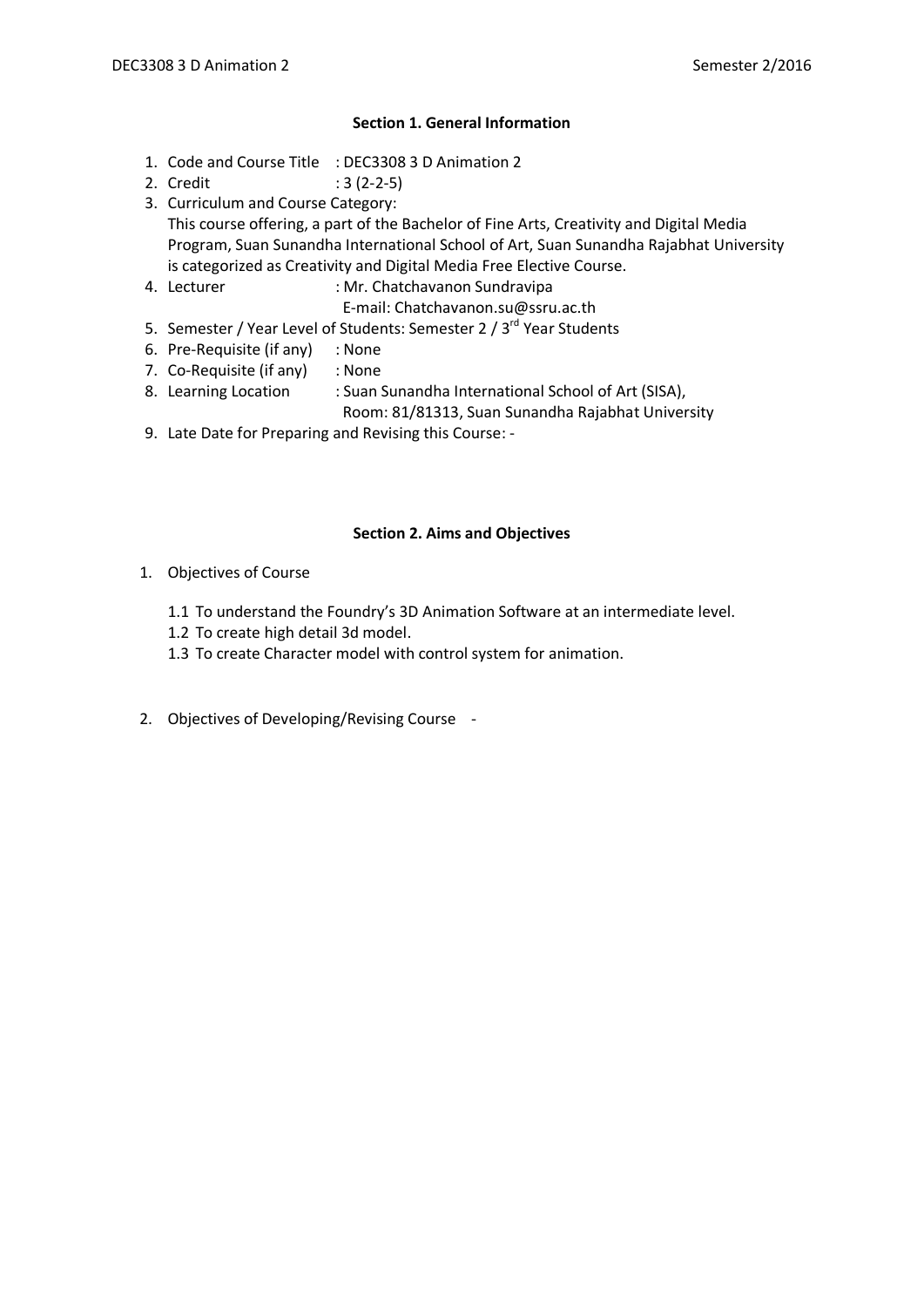## **Section 3. Course Structure**

#### **1. Course Outline**

Development of 3 dimensional shapes and their various components including both nonliving and living objects. Learn the process of making natural and consistent movements in relation to the set storyline.

#### **2. Time Length per Semester** (Lecture-Hours / Practice-Hours / Self Study-Hours)

| Lecture          | Practice         | Self-Study       | <b>Addition</b>      |
|------------------|------------------|------------------|----------------------|
| 2 hours per week | 2 hours per week | 5 hours per week | upon student request |

## **3. Time Length per Week for Individual Academic Consulting and Guidance**

- 3.1 Lecturer will be available every Friday from 13:00 to 17.00 at Suan Sunandha International School of Art or an appointment can be made upon request.
- 3.2 Lecturer can also be reached via e-mail for any short consultations: Siridej.pr@ssru.ac.th

## **Section 4. Developing Students' Learning Outcomes**

| <b>Learning Standard/Outcomes</b> | <b>Learning Activities</b>     | <b>Learning Assessment</b>     |  |  |
|-----------------------------------|--------------------------------|--------------------------------|--|--|
| <b>Ethics and Morals</b><br>1.    |                                |                                |  |  |
| 1. Honesty                        | 1. Rules setting such as       | 1. Evaluation of on time class |  |  |
| 2.Integrity                       | attending the class on time    | attendance                     |  |  |
| 3.Responsibility                  | and regularly                  | 2. Evaluation of on time       |  |  |
| 4. Punctuality                    | 2. Group discussion            | assigned tasks sending         |  |  |
| 5.Tolerance                       | 3. Group work                  | 3. Evaluation of harmony in    |  |  |
| 6.Confidence                      | 4. Responsible for given tasks | students group working         |  |  |
|                                   | and be honest in working       |                                |  |  |
|                                   | and examination                |                                |  |  |
|                                   | Knowledge<br>2.                |                                |  |  |
| 1. Can apply knowledge in real    | 1. Explain and conclude ideas  | 1. Evaluation by behaviors,    |  |  |
| working time                      | through teaching               | attention and class            |  |  |
| 2. Dare to use creativity that's  | documents and                  | participation                  |  |  |
| profit for film production        | presentation by programs       | 2. Evaluation by group working |  |  |
| development                       | of Microsoft PowerPoint,       | of film production and         |  |  |
| 3. Understand in working          | Microsoft Word and             | discussion                     |  |  |
| process rightly in standard       | Internet                       | 3. Evaluation by quiz, midterm |  |  |
| 4. Good attitude to profession    | 2. Single and group            | examination and final          |  |  |
| and work based on                 | assignment and discussion      | examination                    |  |  |
| moralities and ethics of          | 3. Games for case studies      |                                |  |  |
| mass communicators                | understanding and              |                                |  |  |
|                                   | conclusion                     |                                |  |  |
|                                   | 4. Quiz in class               |                                |  |  |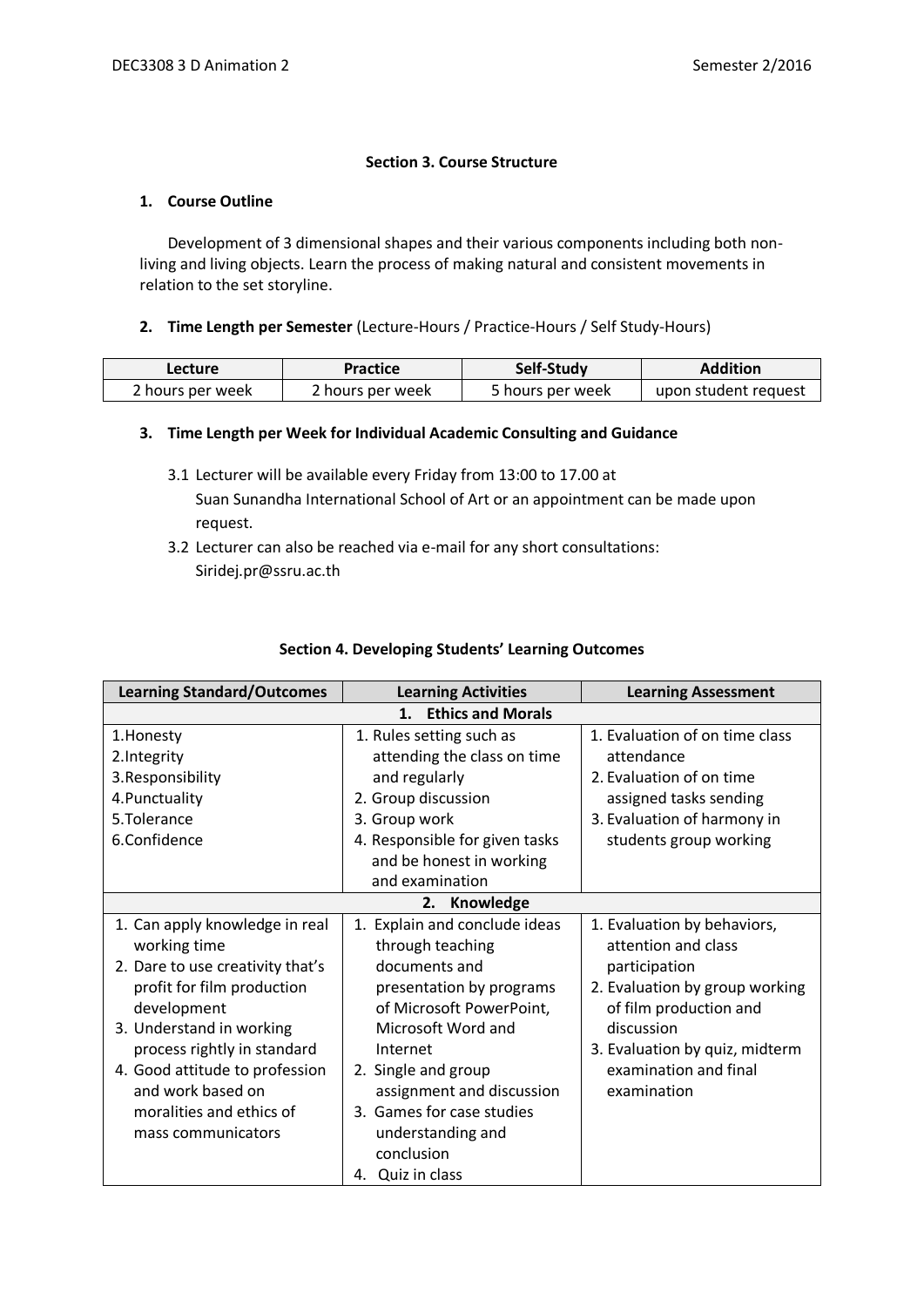| <b>Learning Standard/Outcomes</b>                                                                                                                                                                                                                                                                                                                                                        | <b>Learning Activities</b>                                                                                                                                                                                                                                                            | <b>Learning Assessment</b>                                                                                                                                                                                           |  |  |  |
|------------------------------------------------------------------------------------------------------------------------------------------------------------------------------------------------------------------------------------------------------------------------------------------------------------------------------------------------------------------------------------------|---------------------------------------------------------------------------------------------------------------------------------------------------------------------------------------------------------------------------------------------------------------------------------------|----------------------------------------------------------------------------------------------------------------------------------------------------------------------------------------------------------------------|--|--|--|
| <b>Cognitive Skills</b><br>З.                                                                                                                                                                                                                                                                                                                                                            |                                                                                                                                                                                                                                                                                       |                                                                                                                                                                                                                      |  |  |  |
| 1. Can apply theoretical section<br>and practical part to film<br>production<br>2. Can analyze situations in film<br>production                                                                                                                                                                                                                                                          | 1. Practice and ideas<br>conclusion by program of<br><b>Microsoft PowerPoint</b><br>2. Assignment of group<br>discussion and report<br>3. Group analysis based on at<br>present film principles                                                                                       | 1. Evaluation by behaviors,<br>attention and class<br>participation<br>2. Evaluation by group<br>discussion<br>3. Evaluation by class practice<br>4. Evaluation by students' ideas<br>conclusion, analysis including |  |  |  |
| 4.                                                                                                                                                                                                                                                                                                                                                                                       | <b>Interpersonal Skills and Responsibilities</b>                                                                                                                                                                                                                                      | with in class evaluation                                                                                                                                                                                             |  |  |  |
| 1. Relevant interpersonal skill<br>and classmate<br>2. Skill of creation and<br>maintenance of<br>interpersonal relationship<br>with colleagues and gain<br>and loss people<br>3. Professional practice with<br>self-responsibility and public<br>responsibility based on<br>moralities and ethics of<br>mass communicators<br>4. Being leader and follower<br>while working development | 1. Explain and conclude ideas<br>through teaching<br>documents and<br>presentation by programs<br>of Microsoft PowerPoint,<br>Microsoft Word and<br>Internet<br>2. Group works assignment<br>3. Group presentation                                                                    | 1. Evaluation by behaviors,<br>attention and class<br>participation<br>2. Evaluation by group works<br>3. Evaluation by in class<br>practice                                                                         |  |  |  |
| 5.                                                                                                                                                                                                                                                                                                                                                                                       | <b>Numerical Analysis, Communication and Information Technology Skills</b>                                                                                                                                                                                                            |                                                                                                                                                                                                                      |  |  |  |
| 1. Effective communication<br>skill which are listening,<br>speaking, reading and<br>writing skills<br>2. Information technology and<br>new media usage skills to<br>support film production<br>such as information<br>searching via internet and<br>uploading produced film to<br>youtube.com                                                                                           | 1. Communicative technology<br>usage practice such as<br>assignment sending via e-<br>mail and creation of forum<br>for ideas sharing<br>2. In class discussion or playing<br>of case studies games<br>3. Report presentation skill by<br>using proper forms, tools<br>and technology | 1. Evaluation by behaviors,<br>attention and class<br>participation<br>2. Evaluation by group<br>discussion and presentation<br>3. Evaluation by in class<br>practice                                                |  |  |  |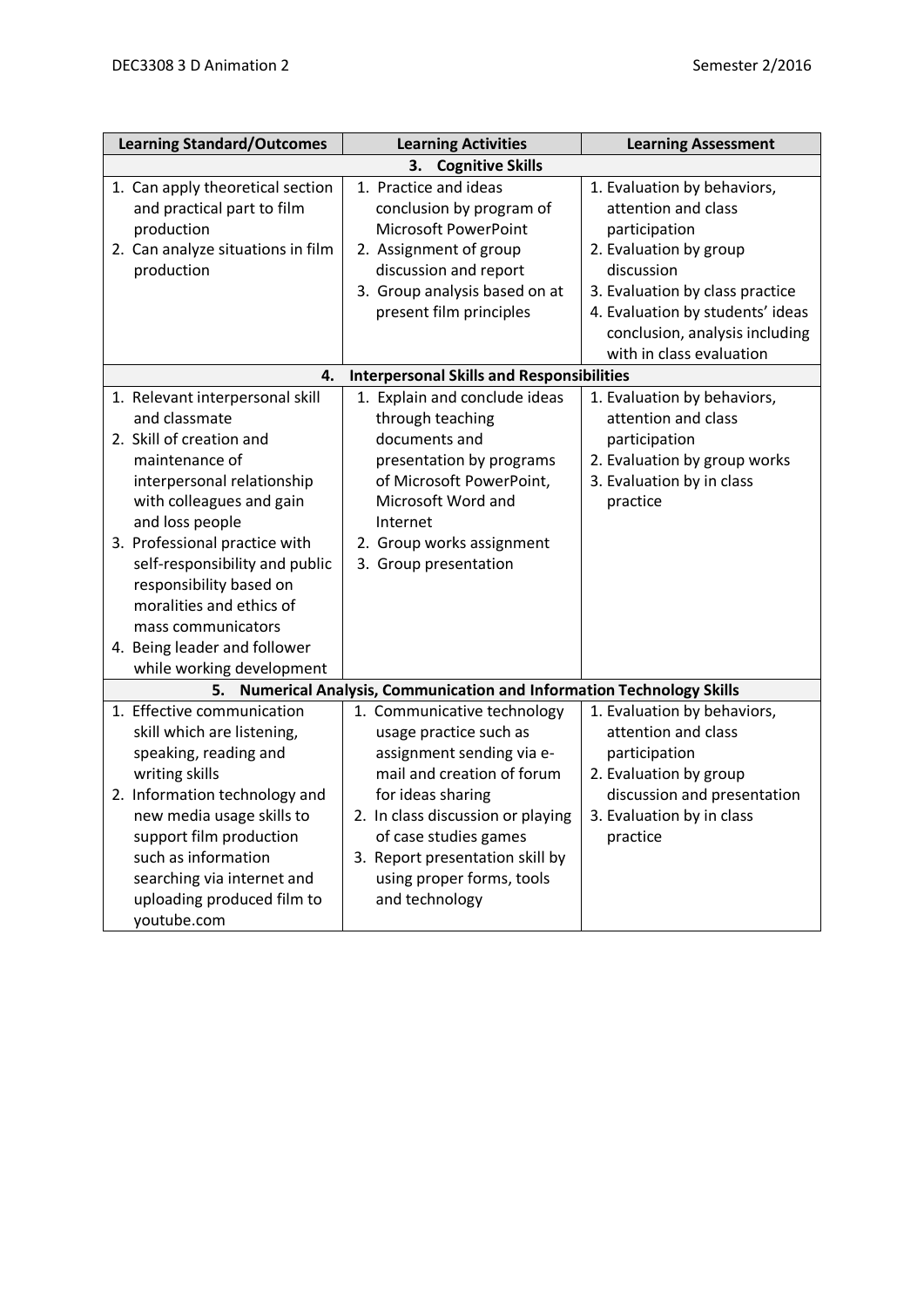## **Section 5. Lesson Plan and Assessment**

## **1. Lesson Plan**

| Week           | <b>Topic/Outline</b>          | <b>Hours</b> | <b>Learning Activities</b><br>and Medias | Lecturer         |
|----------------|-------------------------------|--------------|------------------------------------------|------------------|
|                |                               |              |                                          |                  |
|                | - Course Orientation          | 3            |                                          | Mr. Chatchavanon |
| $\mathbf{1}$   | - Introduction for 3D dynamic |              | - Group Discussion                       | Sundravipa       |
|                | system                        |              | - Group Discussion                       | Mr. Chatchavanon |
| $\overline{2}$ | - Hair dynamic system         | 3            | - Group Workshop                         | Sundravipa       |
|                |                               |              |                                          | Mr. Chatchavanon |
| 3              | - Fur and Xgen                | 3            | - Group Workshop                         | Sundravipa       |
|                |                               |              |                                          | Mr. Chatchavanon |
| 4              | - Assign fur and Xgen to hiar | 3            | - Group Workshop                         | Sundravipa       |
|                |                               |              |                                          | Mr. Chatchavanon |
| 5              | - Rigid body                  | 3            | - Group Workshop                         | Sundravipa       |
|                |                               |              |                                          | Mr. Chatchavanon |
| 6              | - nCloth                      | 3            | - Group Workshop                         | Sundravipa       |
| $\overline{7}$ |                               |              | <b>Midterm Break Week</b>                |                  |
| 8              |                               |              | <b>Midterm Examination Week</b>          |                  |
|                |                               | 3            |                                          | Mr. Chatchavanon |
| 9              | - Particle system 1           |              | - Group Workshop                         | Sundravipa       |
| 10             | - Particle system 2           | 3            | - Group Workshop                         | Mr. Chatchavanon |
|                |                               |              |                                          | Sundravipa       |
| 11             | - Lighting and camera         | 3            | - Group Workshop                         | Mr. Chatchavanon |
|                | movement                      |              |                                          | Sundravipa       |
| 12             | - Rendering                   | 3            | - Group Workshop                         | Mr. Chatchavanon |
|                |                               |              |                                          | Sundravipa       |
| $13 - 14$      | - Project - Create complete   | 3            | - Group Workshop                         | Mr. Chatchavanon |
|                | <b>VFX</b> animation          |              |                                          | Sundravipa       |
| 15             | - Project - Presentation      | 3            | - Presentation and                       | Mr. Chatchavanon |
|                |                               |              | Criticism                                | Sundravipa       |
| 16             | <b>Final Break Week</b>       |              |                                          |                  |
| 17             | <b>Final Examination Week</b> |              |                                          |                  |
|                | <b>Total Hours</b>            | 39           |                                          |                  |

# **2. Learning Assessment Plan**

| <b>Learning Outcomes</b> | <b>Assessment Activities</b>   | <b>Time Schedule</b> | <b>Proportion of</b><br>Assessment (%) |  |
|--------------------------|--------------------------------|----------------------|----------------------------------------|--|
| 1. Ethics and Morals     |                                |                      |                                        |  |
| 1. Honesty               |                                |                      |                                        |  |
| 2. Integrity             |                                |                      |                                        |  |
| 3. Responsibility        | <b>Behaviors and Class</b>     |                      | <b>Class Attendance</b>                |  |
| 4. Punctuality           | <b>Practical Participation</b> | Every Week           | 10%                                    |  |
| 5. Tolerance             |                                |                      |                                        |  |
| 6. Confidence            |                                |                      |                                        |  |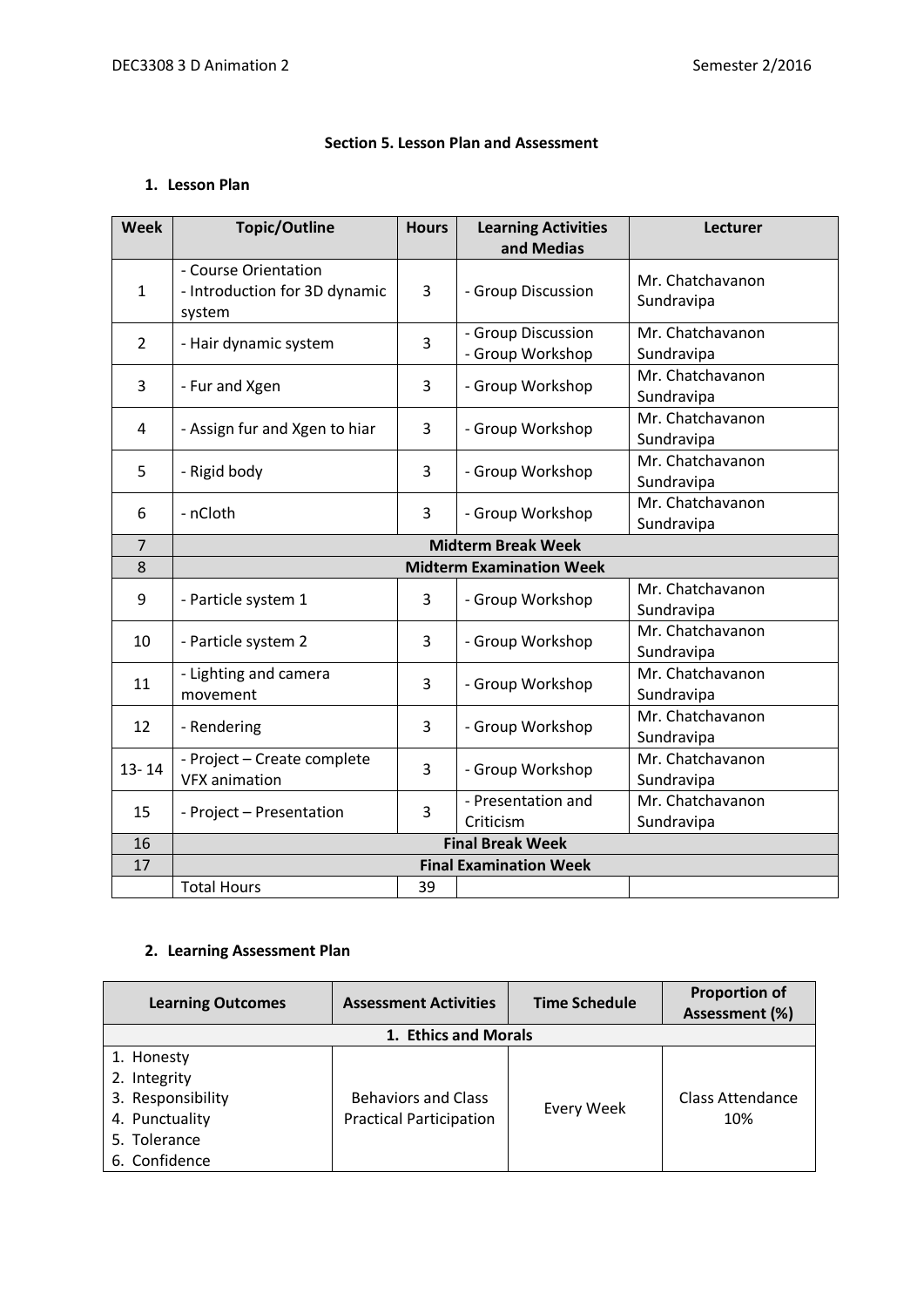| <b>Learning Outcomes</b>                                                                                                                                                                                                                                                                                                                                                                    | <b>Assessment Activities</b>                     | <b>Time Schedule</b>  | <b>Proportion of</b><br>Assessment (%)                           |  |
|---------------------------------------------------------------------------------------------------------------------------------------------------------------------------------------------------------------------------------------------------------------------------------------------------------------------------------------------------------------------------------------------|--------------------------------------------------|-----------------------|------------------------------------------------------------------|--|
| 2. Knowledge                                                                                                                                                                                                                                                                                                                                                                                |                                                  |                       |                                                                  |  |
| 1. Can apply knowledge in<br>real working time<br>2. Dare to use creativity<br>that's profit for film<br>production development<br>3. Understand in working<br>process rightly in standard<br>4. Good attitude to<br>profession and work based<br>on moralities and ethics of<br>mass communicators                                                                                         | Midterm and Final<br><b>Examination Scores</b>   | Week 8 and 17         | Midterm<br>Examination<br>20%<br><b>Final Examination</b><br>30% |  |
|                                                                                                                                                                                                                                                                                                                                                                                             | 3. Cognitive Skills                              |                       |                                                                  |  |
| 1. Can apply theoretical<br>section and practical part<br>to film production<br>2. Can analyze situations in<br>film production                                                                                                                                                                                                                                                             | Group Discussion and<br>Analysis                 | Week 1, 2 and 11      | <b>Group Discussion</b><br>15%                                   |  |
| 4.                                                                                                                                                                                                                                                                                                                                                                                          | <b>Interpersonal Skills and Responsibilities</b> |                       |                                                                  |  |
| 1. Relevant interpersonal skill<br>and classmate<br>2. Skill of creation and<br>maintenance of<br>interpersonal relationship<br>with colleagues and gain<br>and loss people<br>3. Professional practice with<br>self-responsibility and<br>public responsibility based<br>on moralities and ethics of<br>mass communicators<br>4. Being leader and follower<br>while working<br>development | <b>Class Participation</b>                       | <b>Every Week</b>     | <b>Class Participation</b><br>10%                                |  |
| <b>Numerical Analysis, Communication and Information Technology Skills</b><br>5.                                                                                                                                                                                                                                                                                                            |                                                  |                       |                                                                  |  |
| 1. Effective communication<br>skill which are listening,<br>speaking, reading and<br>writing skills<br>2. Information technology<br>and new media usage skills<br>to support film production                                                                                                                                                                                                | <b>Group Presentation</b>                        | <b>Week 10 and 15</b> | <b>Group Presentation</b><br>15%                                 |  |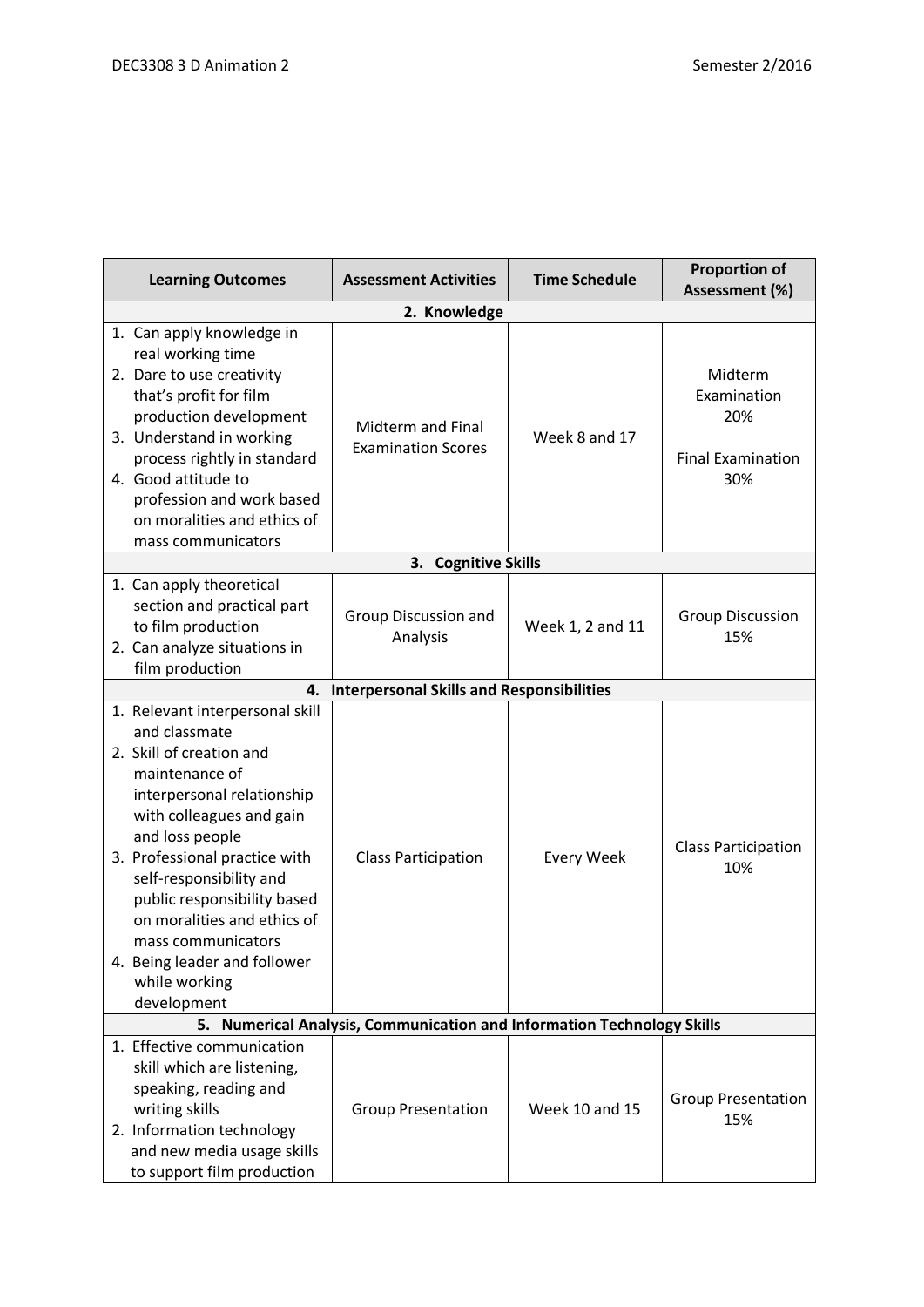| such as information        |  |  |
|----------------------------|--|--|
| searching via internet and |  |  |
| uploading produced film    |  |  |
| to youtube.com             |  |  |

#### **Section 6. Learning and Teaching Resource**s

#### **Major books and documents**

Todd Palamar.(2015). *Mastering Autodesk Maya 2016: Autodesk Official Press*

. United States.

-

## **Important document and information**

## **Suggested document and information**

Todd Palamar*. (2009).* Maya Studio Projects: Dynamics. United States.

#### **Section 7. Course Evaluation and Improvement**

## **Strategies for Course Evaluation by Students**

1.1 Explain to students to understand significance of subject development and students' roles in subject effectiveness evaluation as gain and loss people of program management

1.2 Support subject effectiveness evaluation by students before and after studying

1.3 Create opinion sharing atmosphere about subject effectiveness between lecturer and students while studying

## **Strategies for Course Evaluation by Lecturer**

2.1 Evaluation majorly based on students' participation such as students' behaviours and participation consideration

2.2 Evaluation by lecturer's point of view such as teaching potential according to set teaching plan evaluation and teaching atmosphere consideration

2.3 Evaluation by students' scores

2.4 Evaluation of teaching by faculty's academic section

## **Teaching Revision**

-

## **Feedback for Achievement Standards**

4.1 Students' outcomes, group works' quality and single assignment the whole semester harmony consideration

4.2Proper teaching management plan evaluation, teaching activities creation, giving assignments, evaluation and score assessment with subject description and program objectives

4.3 Cooperation with the next subject lecturer for previous subject evaluation